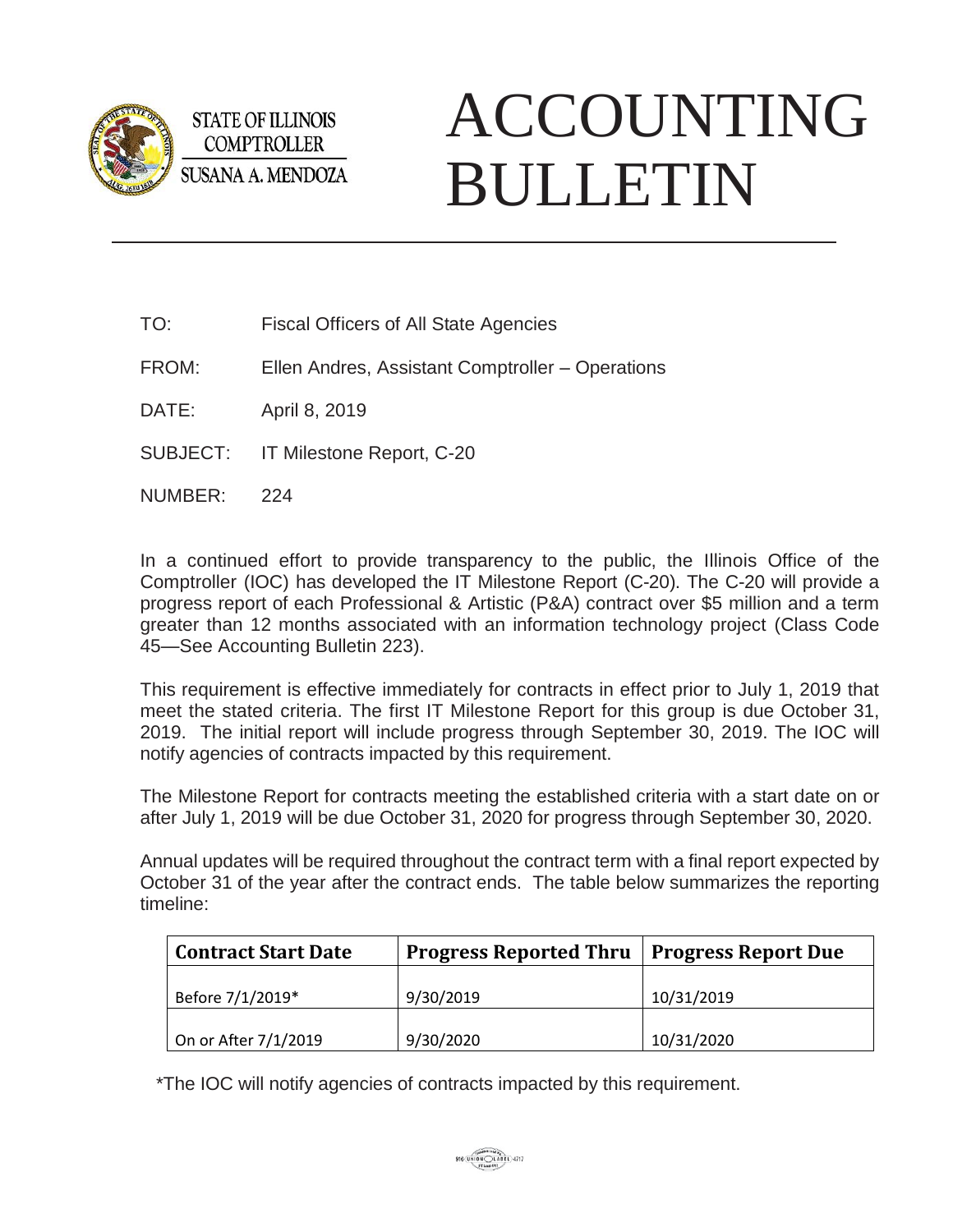- EXAMPLE 1: A contract started July 1, 2018 and continues through June 30, 2021. The first Milestone Report is due October 31, 2019 (progress through September 30, 2019). An update is due October 31, 2020 with the final report due October 30, 2021.
- EXAMPLE 2: A contract term is April 1, 2019 through March 31, 2025. The first Milestone Report will be due October 31, 2019 (progress though September 30, 2019) with updates filed annually years 2020 through 2024 and a final report due October 31, 2025.
- EXAMPLE 3: A contract begins January 1, 2020 and ends December 31, 2025. The first Milestone Report is due October 31, 2020 (progress through September 30, 2020) with updates filed annually for years 2021 through 2025 and a final report due by October 31, 2026.

Submission: Annual reports will be submitted via email to [milestones@illinoiscomptroller.gov.](mailto:milestones@illinoiscomptroller.gov) The subject of the email is "IT Milestone Report" and the agency number. The body of the email must include an agency contact, phone number, and email. For each report attached to the email, the email should list the obligation number and vendor. Multiple reports may be attached to one email, but a separate report is required for each contract. The C-20 form can be found on the Comptroller's website at [https://illinoiscomptroller.gov/agencies/resource](https://illinoiscomptroller.gov/agencies/resource-library/accounting-forms/)[library/accounting-forms/.](https://illinoiscomptroller.gov/agencies/resource-library/accounting-forms/)

Completed C-20 reports will be posted on the Comptroller's website. **Do not include any confidential or proprietary information.**

All fields must be populated on the C-20.

- Check the appropriate box to indicate the content of the report. Options include:
	- o **Contract in Effect <12 months**
	- o **Contract Complete-Final Report**
	- o **Progress Report as of:** Date
- **Agency Number** Agency's 3-digit agency number.
- **Agency Name** Agency's full name (no abbreviations).
- **Contract Number** Ten alphanumeric characters. Do not include the fiscal year indicator.
- **Vendor Name**
- **Contract Term**
- **Conflict of Interest Disclosures for all Involved Individuals**? Were disclosures obtained for all interested parties? Yes/No. If no, attach an explanation.
- **Business Enterprise Program (BEP) Goal**  Did the solicitation contain a BEP goal? Yes/No. If no, attach an explanation and/or waiver.
- **Description of Milestone/Deliverable** Reports for contracts in effect less than 12 months will identify milestones and due dates. Subsequent reports will provide an update for each milestone/deliverable scheduled to be completed during the reporting period. The report will be a composite with future updates added each year to track the progress of the project.
- **Due Date** for each milestone/deliverable as established in contract.
- **Actual Completion Date** if milestone/deliverable met, date completed.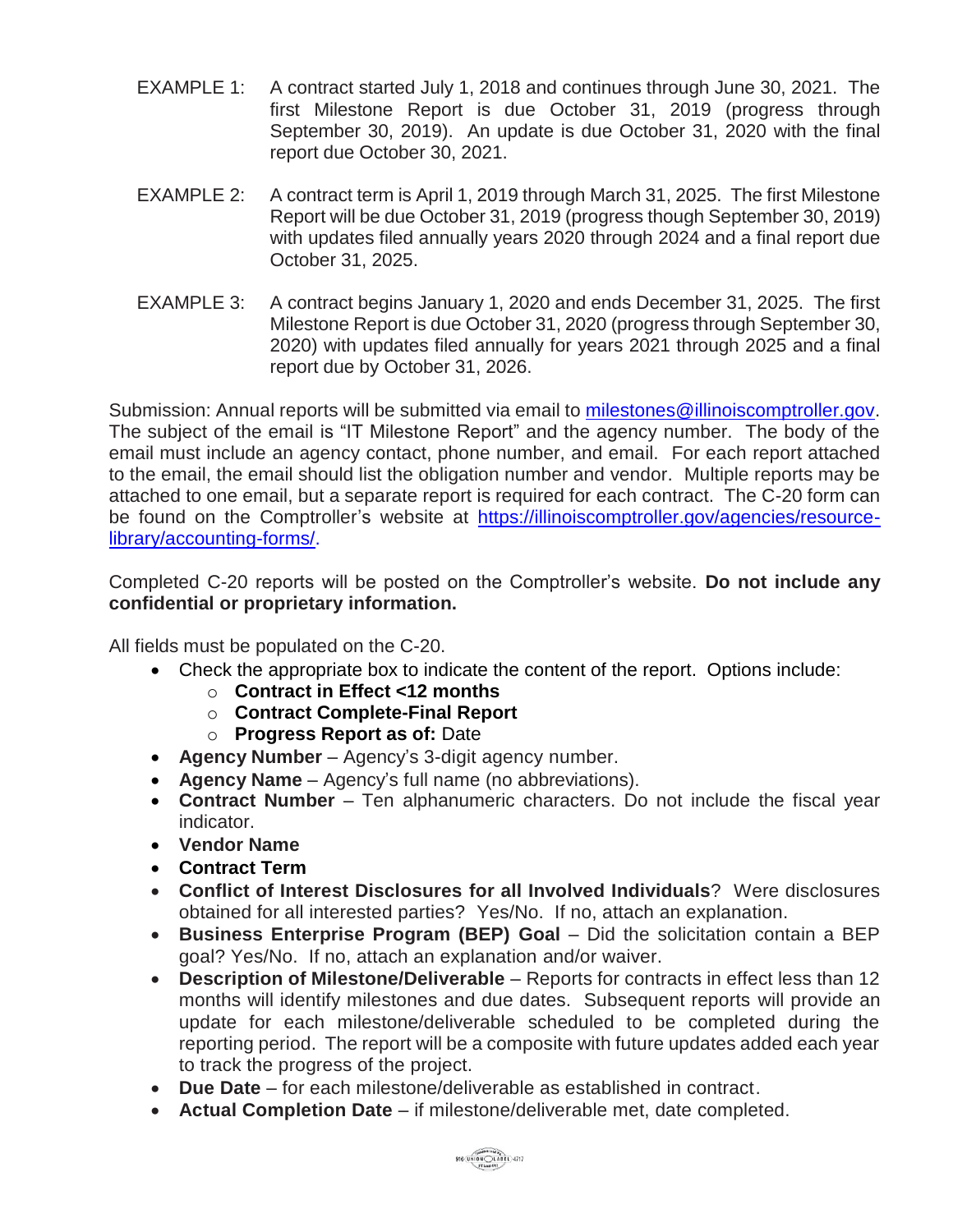- **Projected Completion Date** if milestone/deliverable not met in established timeframe, list projected date to be completed.
- **Comments** Provide explanation as to why due date was not met.

If you have any questions concerning this Accounting Bulletin, please contact Sally Gosda at (217) 785-5009. Agencies may access this and other Accounting and Payroll Bulletins on the Comptroller's website at [https://illinoiscomptroller.gov/AGENCIES/.](https://illinoiscomptroller.gov/AGENCIES/)